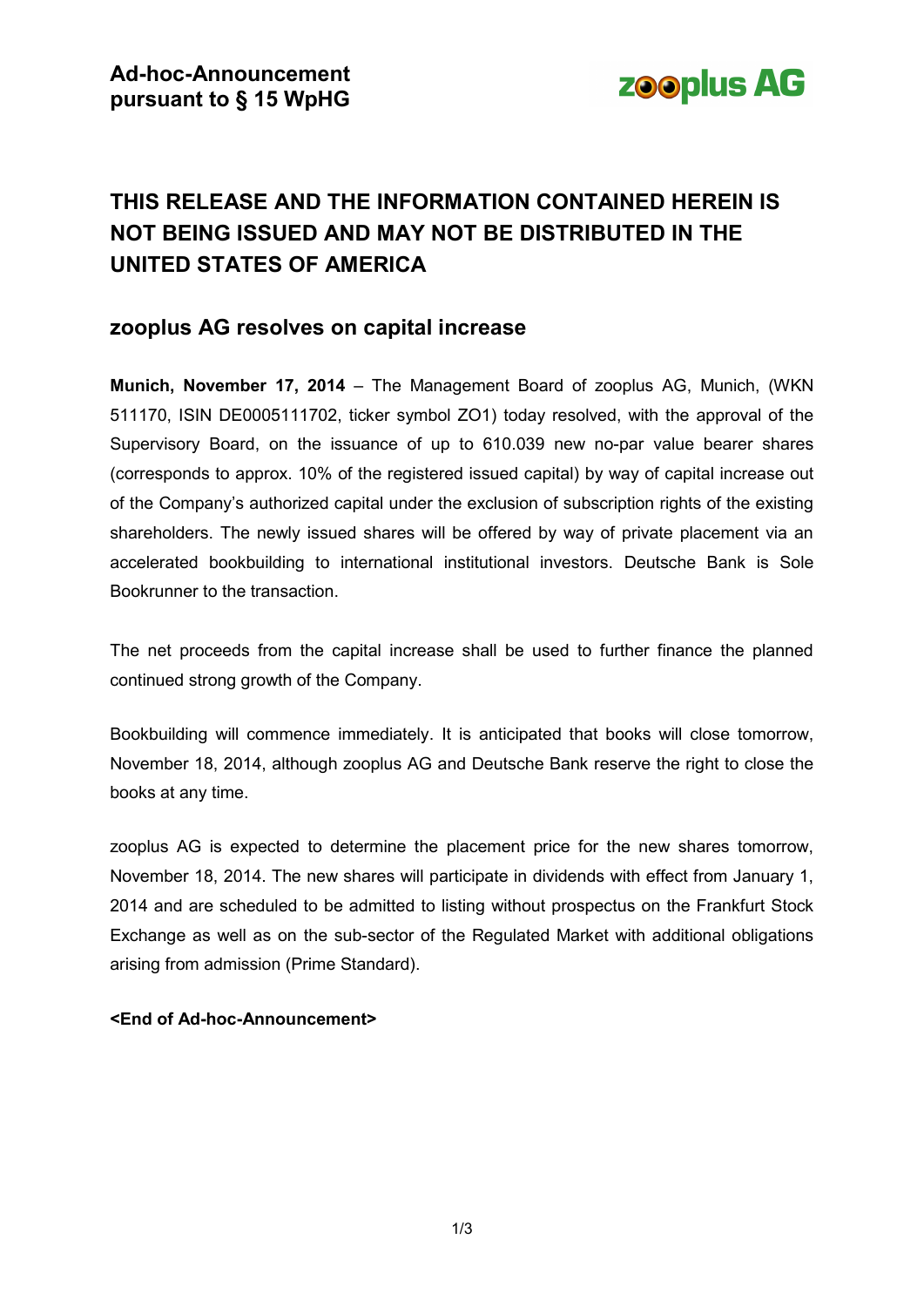

#### **DISCLAIMER**

This release is for information purposes only and does not constitute an offer to buy, sell, exchange or transfer securities, or a solicitation of an offer to buy securities of zooplus AG (the "Issuer"), in the United States of America, Germany or any other jurisdiction. Securities may not be offered or sold in the United States of America absent registration or an exemption from registration under the U.S. Securities Act of 1933, as amended (the "Securities Act"). The securities described herein have not been and will not be registered under the Securities Act, or the laws of any State, and may not be offered or sold within the United States of America, except pursuant to an exemption from, or in a transaction not subject to, the registration requirements of the Securities Act and applicable State laws. Neither the Issuer nor any other person participating in the transaction described herein intends to register in connection with this notice any securities described herein in the United States of America or in any other jurisdiction within the United States of America, or to conduct a public offering of securities in the United States of America.

Deutsche Bank AG is acting solely for the Issuer and no one else and will not be responsible for providing the protections afforded to customers of Deutsche Bank AG nor for providing advice in relation to the transaction.

The shares may not be offered to the public in any jurisdiction in circumstances which would require the preparation or registration of any prospectus or offering document relating to the shares in such jurisdiction.

No action has been taken by the Issuer or Deutsche Bank AG or any of their respective affiliates that would permit an offering of the shares or possession or distribution of this announcement or any other offering or publicity material relating to such securities in any jurisdiction where action for that purpose is required.

In member states of the European Economic Area ("EEA"), this announcement and any offer if made subsequently is directed only at persons who are "qualified investors" within the meaning of Article 2(1)(e) of the Prospectus Directive (Directive 2003/71/EC) ("Qualified Investors"). Any person in the EEA who acquires the securities in any offer (an "Investor") or to whom any offer of the securities is made will be deemed to have represented and agreed that it is a Qualified Investor. Any Investor will also be deemed to have represented and agreed that any securities acquired by it in the offer have not been acquired on behalf of persons in the EEA other than Qualified Investors or persons in the UK and other member states (where equivalent legislation exists) for whom the Investor has authority to make decisions on a wholly discretionary basis, nor have the securities been acquired with a view to their offer or resale in the EEA to persons where this would result in a requirement for publication by the Issuer or Deutsche Bank AG of a prospectus pursuant to Article 3 of the Prospectus Directive. The Issuer and Deutsche Bank AG and any of their affiliates, and others will rely upon the truth and accuracy of the foregoing representations and agreements.